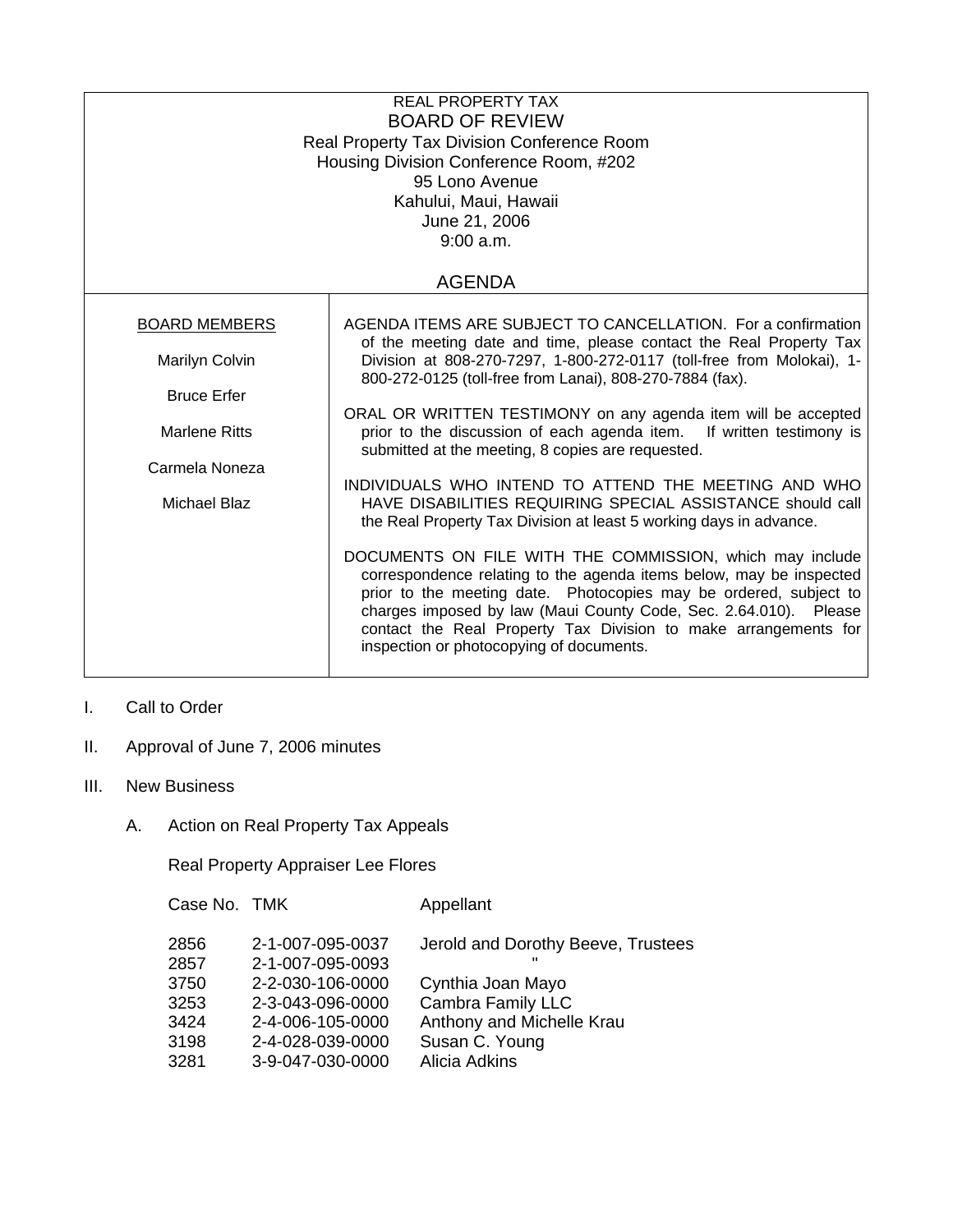Real Property Appraiser Sandra Kuniyoshi

| Case No. TMK |                  | Appellant                                   |
|--------------|------------------|---------------------------------------------|
| 4058         | 2-3-022-025-0000 | John Del Gatto                              |
| 3511         | 2-9-004-011-0000 | Julia Brown                                 |
| 3426         | 3-4-030-018-0017 | Robert and Toni Rust-Sipili                 |
| 4077         | 3-5-006-025-0000 | James Hentz (also filed for 2005)           |
| 3166         | 3-5-014-097-0000 | Janlisa and Daniel Potratz                  |
| 2984         | 3-8-077-003-0076 | Edward and Lisa Vares (also filed for 2005) |
| 2973         | 3-9-001-085-0153 | <b>Walter F. Schmidt</b>                    |
|              |                  |                                             |

Real Property Appraiser Edward Paa

| 2982 | 3-8-077-012-0001 | <b>Daniel Sporrer</b>        |
|------|------------------|------------------------------|
| 3993 | 3-8-088-010-0000 | <b>Ted William Blackburn</b> |
| 3294 | 3-9-004-097-0051 | Dwight and Christina Page    |
| 3672 | 3-9-020-003-0061 | Nicholas Hurd                |
| 2889 | 4-3-003-120-0000 | Sharon Schilling-Baker       |
| 2904 | 4-6-027-005-0000 | Marc R. Pastore              |

## B. Late Filed Appeals

| 4487 | 2-1-015-087-0000 | <b>Robert Sine</b>                          |
|------|------------------|---------------------------------------------|
| 4393 | 2-1-023-004-0127 | <b>Richard and Maureen Koeltl</b>           |
| 4394 | 2-1-023-004-0128 |                                             |
| 4385 | 2-2-017-019-0000 | Eduardo and Pamela Bello                    |
| 4404 | 3-5-006-025-0000 | James W. Hentz (also filed for 2006)        |
| 4369 | 3-8-014-022-0015 | <b>Richard and Mary Fernandez</b>           |
| 4370 | 3-8-014-024-0019 | John and Denise Tibbles                     |
| 2983 | 3-8-077-003-0076 | Edward and Lisa Vares (also filed for 2006) |
| 4371 | 3-9-001-099-0059 | <b>Art Carpenter</b>                        |
| 4372 | 3-9-003-060-0000 | Sandra Kong Boyer                           |
| 4373 | 3-9-004-004-0247 | Mark A. Neumann, Trustee                    |
| 4482 | 3-9-005-008-0004 | <b>Eric and Shelli Richter</b>              |
| 4481 | 3-9-005-035-0001 | Joe W. Johnson                              |
| 4374 | 3-9-018-045-0000 | Stephanie Y. Ahina-Peer                     |
| 4375 | 3-9-034-001-0000 | Irene H. Arakawa                            |
| 4377 | 3-9-043-037-0000 | Efraim Turban and Yue Zhao                  |
| 4378 | 4-3-003-017-0011 | N. L. Terteling c/o Ann Sparks              |
| 4395 | 4-3-005-008-0055 | Melissa J. Meeker                           |
| 4396 | 4-3-007-007-0000 | Albert G. and Anne M. Oaks                  |
| 4386 | 4-3-008-004-0004 | <b>Gerald and Sandy Bunker</b>              |
| 4484 | 4-3-010-011-0055 | Muriel D. Schroeder LLC                     |
| 4483 | 4-3-010-004-0065 | Muriel D. Schroeder LLC                     |
| 4387 | 4-3-016-006-0107 | <b>Stephan Moses</b>                        |
| 4485 | 4-3-020-009-0000 | Mark Lightfoot                              |
| 4406 | 4-4-006-055-0064 | <b>Timothy and Michele Heile</b>            |